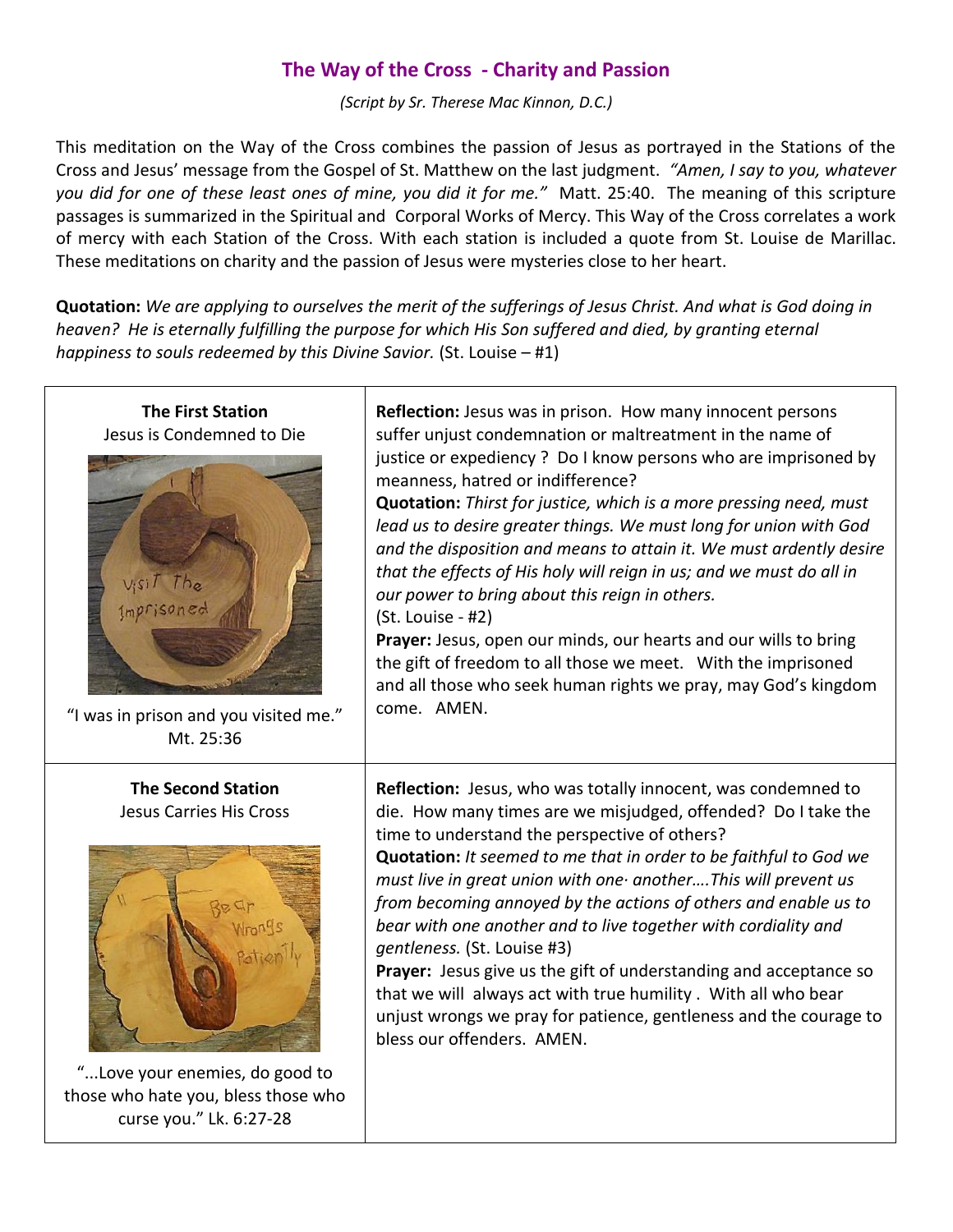## **The Third Station** Jesus Falls the First Time



"For I was hungry and you gave me food." Mt. 25:35

### **The Fourth Station** Jesus Meets His Mother



"Come to me, all you who labor and are burdened, and I will give you rest." Mt. 11:28

### **The Fifth Station** Simon Helps Jesus Carry His Cross



"Peace I leave with you, my peace I give to you...Do not your hearts be troubled or afraid." Jn. 14:27

**Reflection:** Jesus was hungry. How many people today hunger for food! How many people hunger for food for the soul! When I give food to feed a person's body, do I also give food to feed his/her soul?

**Quotation**: *...we are called upon to honor this Holy Cross by all types of suffering, after the example of Our Lord, who teaches us this by His death on the Cross and by all the other pains and sufferings which He endured during His life on earth and which are recounted in several places in the Gospel.* (St. Louise - #4) **Prayer:** Jesus , you fed the five thousand, give us the gift to know that we are called to feed both a person's body and spirit. Help us to see with compassion both the material needs and spiritual needs of those whom we serve. AMEN.

**Reflection:** Jesus meets his mother. Their eyes exchange unconditional love which heals all wounds. How many people yearn to experience this love! Jesus and his mother give this love to all. Is my love unconditional?

**Quotation:** *... Thus, no more self-will! May Your will alone be the rule of my life! Grant me this grace, 0 my Jesus, for the love which You have for me and through the intercession of Your Holy Mother who loved so perfectly all the effects of Your loving will. I beg this grace of You with all my heart.* (St. Louise - #5)

**Prayer:** Jesus, you share unconditional love with your mother. Give us the gift of love to relieve other's burdens and to comfort the sorrowful. AMEN

**Reflection:** Jesus accepts help. How often others need help! How often we need help! Do I bring about peace with those whom I counsel?

**Quotation:** *Our Lord wanted us to understand the dignity of suffering when He told Saint Paul that he would be honored by the privilege of suffering in His name. This belief is a truth which must be deeply rooted in our hearts. Effectively, what are we accomplishing on earth when we suffer? We are applying to ourselves the merit of the sufferings of Jesus Christ.* (St. Louise - #6) Prayer: Jesus, you came to bring peace. Give us the gift of gentleness to reach out to those who are confused and hurting. AMEN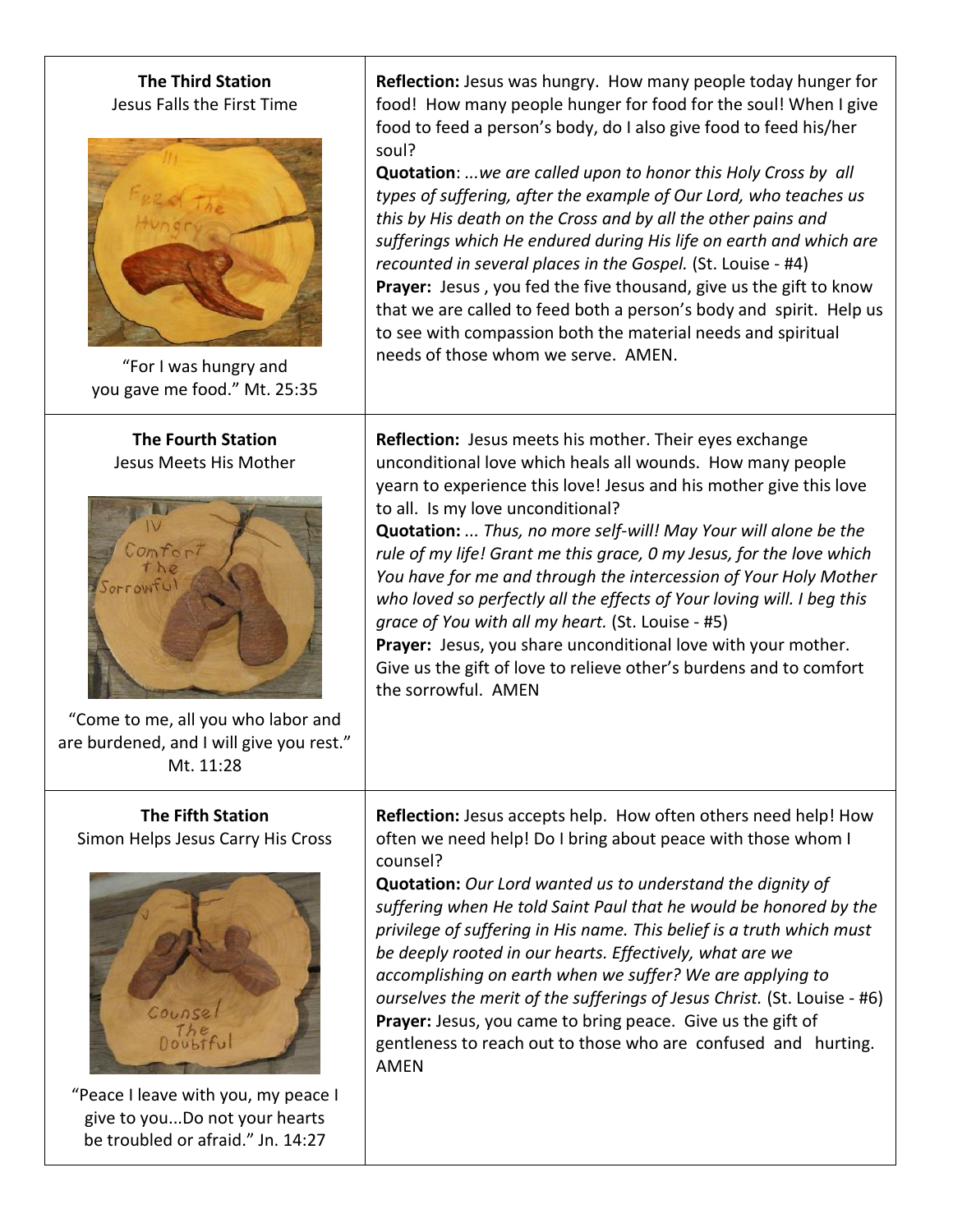## **The Sixth Station** Veronica Wipes Jesus' Face



"The aim of this instruction is love from a pure heart…" I Tim. 1:5

#### **The Seventh Station** Jesus Falls the Second Time



"...I was thirsty and you gave me drink..." Mt. 5:35

## **The Eighth Station**

Jesus Meets the Women of Jerusalem



"...admonish the idle, cheer the fainthearted, support the weak, be patient with all." I Thes. 5:14.

**Reflection:** Jesus welcomes assistance. A kind touch, an act of compassion, these express love in action. How often have I been touch by someone's tender care?

**Quotation:** *This practice of charity is so powerful that it gives us the knowledge of God, not as He is in Himself, but we penetrate so deeply into the mystery of God and His greatness that we may say that the greater our charity the greater our participation in this divine light which will inflame us with the fire of Holy Love for all eternity. (St. Louise.* - #7)

**Prayer:** Jesus, you are the incarnation of love. Help us to love with tenderness and compassion. As our love of others increases, so will our love of you. AMEN.

**Reflection:** Jesus who fell a second time, was weak and in pain. How many people suffer and thirst for clean water to drink? Am I helping to preserve a clean environment?

**Quotation***: Jesus thirsted on the Cross after He saw that all had been accomplished. His afflicted body, like a deer, sought the relief of water. He suffered a double thirst: that of His body and that of His spirit. ….He willed to forgo even necessities so as to use every moment of His life to the fullest. Listen to Him, O my soul, as if He were speaking to you alone, "I thirst for your faithful love."* (St. Louise - #8)

Prayer: Jesus, open our hearts to see the needs of people close to us and the needs of those in faraway places. Guide our actions to help bring about equality on earth so that no one will thirst. AMEN.

**Reflection:** Jesus, even in your agony, you touched the hearts of those who came to you. How can I reach out creatively to support those I encounter?

**Quotation:** *I experienced consolation in my great sorrow without feeling that it was for the love of God. Therefore, desiring to make good use of my weakness and recognizing my powerlessness, I recalled the suffering of another person and united my intention to his and offered them to God with Our Lord on the Cross.* (St. Louise - #9)

**Prayer:** Jesus, help us to assist those who cross our path who may need encouragement in life and with life's demands. Guide us to see both sides of an issue so that your love can flow through us. AMEN.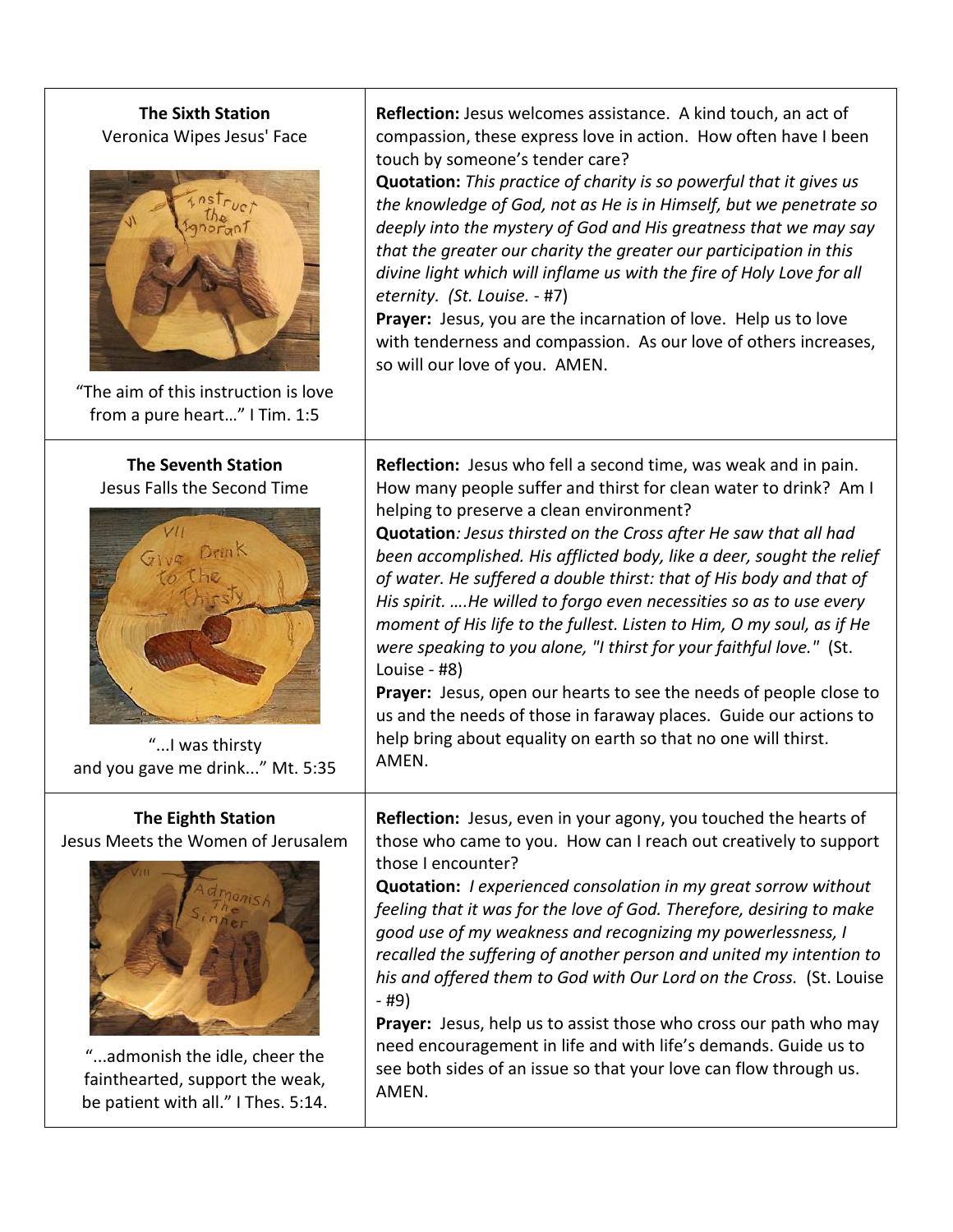## **The Ninth Station** Jesus Falls the Third Time



"And forgive us our debts, as we forgive our debtors" Mt. 6:12

### **The Tenth Station** Jesus is Stripped



"I was...naked and you clothed me..." Mt. 25:36

### **The Eleventh Station** Jesus is Nailed to the Cross



"...I was ill and you cared for me..." Mt. 25:36

**Reflection:** Jesus, as you fell a third time, remind us that life is not easy. How much peace would there be in the world if people forgave each other! Do I continue to forgive over and over again? **Quotation:** *Death has lost its sting because it has not separated the divinity from the blessed body of Jesus Christ nor deprived it of grace. The jeering of the crowds reveals those who do not believe in Jesus Christ and who refuse to do good without miracles. By forgiving them, Jesus shows that there is no place in Him for contempt or revenge. In asking pardon for His enemies, He excuses them.* (St. Louise - #10)

Prayer: Jesus, help us to forgive injuries, not just once but each time. Give us the humility to admit our faults so as to see clearly the struggles of others. AMEN.

**Reflection:** Jesus, as you gave all, help me to share what I have. How many people need the basics of life? Are my eyes open to recognize these needs?

**Quotation:** *The demands of the Bad Thief show me that we do not know how to appreciate fully the value of suffering, while the conduct of the Good Thief teaches me the merit to be found in honoring justice, confessing the truth and praying.* (St. Louise - #11)

**Prayer:** Jesus, give us the gift of generosity, to be willing to share from our need and not just from our surplus. AMEN.

**Reflection:** Jesus was confined to the cross. How many sick persons are confined by their illnesses! Do I bring the light of Christ to the sick?

**Quotation**: *"I thirst." Jesus addresses these words to us so that we might understand that His death is not sufficient to save us if we do not apply the merits to ourselves and this can only be done by the personal consent of each individual soul ... He does not address His Father. He does not ask for something to drink. He simply cries out, "I thirst."* (St. Louise - #12)

**Prayer:** Jesus, you suffered so that we might live. Give us the wisdom to assist others to live life to the fullest. AMEN.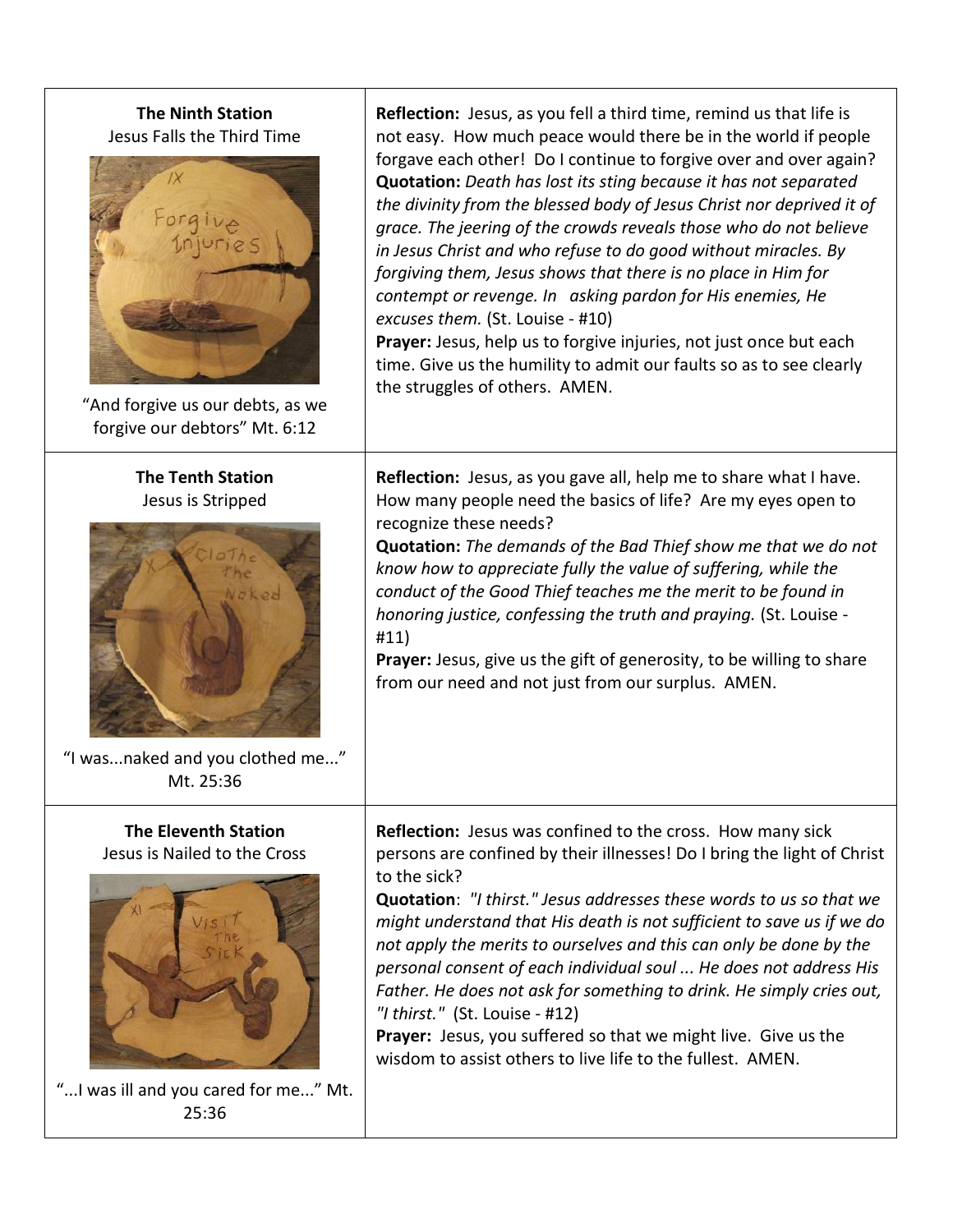### **The Twelfth Station** Jesus Dies on the Cross



**Reflection:** Jesus showed us how to live and how to die. How many people wander searching for truth! Do I live a life of simplicity and integrity?

**Quotation:** *"My God, my God, why have you forsaken me?" Jesus no longer says "My Father." Thus He reveals the suffering of the Son of God and the sense of abandonment of the Second Person of the Blessed Trinity. The Father forsakes His Son so as to welcome back the human race.* (St. Louise - #13)

**Prayer:** Jesus, you died so that we might live. Grant eternal peace to all those who have died. AMEN.

"It is finished." "And bowing his head, he handed over the spirit." John 19:30

## **The Thirteenth Station** Jesus is Taken Down from the Cross



"Amen, I say to you, whatever you did for one these least ones of mine, you did it for me." Mt. 25:40

## **The Fourteenth Station** Jesus is Laid in the Tomb



"...I was a stranger and you welcomed me..." Mt. 25:35

**Reflection:** Jesus gave all. How often it is tempting to just give enough. Do I go the extra mile and see others with the eyes of Christ?

**Quotation**: *...we are called upon to honor this Holy Cross by all types of suffering, after the example of Our Lord, who teaches us this by His death on the Cross and by all the other pains and sufferings which He endured during His life on earth and which are recounted in several places in the Gospel.* (St. Louise - #14) Prayer: Jesus, fill our beings with the gift of respect so that we will see good in each person that we meet and treat each one with the dignity of a child of God. AMEN.

**Reflection:** Jesus came and lived among us . Often one moves into a new place or situation. Do I welcome a stranger or a guest with cordiality?

**Quotation**: *I must practice great humility and mistrust of myself; abandon myself continuously to the Providence of God; imitate, insofar as I am able, the life of Our Lord who came on earth to accomplish the holy will of God His Father; assist my neighbor to the best of my ability both corporally and spiritually for the love which God has for all of us equally.* (St. Louise - #15) **Prayer:** Jesus, open our hearts and dispose our wills to make room for each person who enters our life. AMEN.